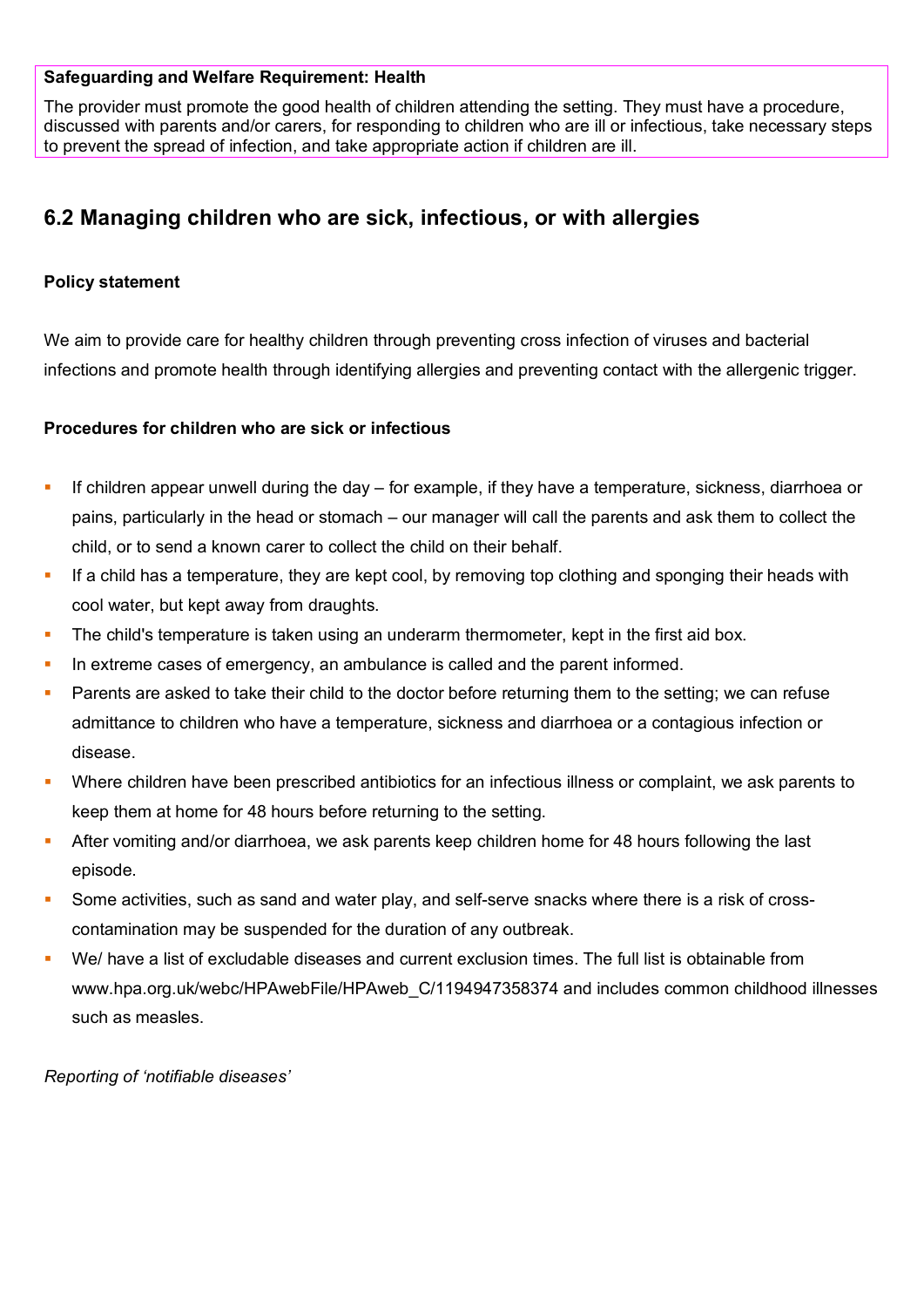- **If a child or adult is diagnosed as suffering from a notifiable disease under the Health Protection** (Notification) Regulations 2010, the GP will report this to the Health Protection Agency.
- When we become aware, or are formally informed of the notifiable disease, our manager informs Ofsted and the local Health Protection Agency, and act[s] on any advice given.

# *HIV/AIDS/Hepatitis procedure*

HIV virus, like other viruses such as Hepatitis A, B and C, are spread through body fluids. Hygiene precautions for dealing with body fluids are the same for all children and adults. We:

- Wear single-use vinyl gloves and aprons when changing children's nappies, pants and clothing that are soiled with blood, urine, faeces or vomit.
- Use protective rubber gloves for cleaning/sluicing clothing after changing.
- Rinse soiled clothing and either bag it for parents to collect or launder it in the setting.
- Clear spills of blood, urine, faeces or vomit using mild disinfectant solution and mops; any cloths used are disposed of with the clinical waste.
- Clean any tables and other furniture, furnishings or toys affected by blood, urine, faeces or vomit using a disinfectant.

# *Nits and head lice*

- Nits and head lice are not an excludable condition; although in exceptional cases we may ask a parent to keep the child away until the infestation has cleared.
- On identifying cases of head lice, we inform all parents ask them to treat their child and all the family if they are found to have head lice.

# *Procedures for children with allergies*

- When children at the setting we ask their parents if their child suffers from any known allergies. This is recorded on the Registration Form.
- If a child has an allergy, we complete a risk assessment form to detail the following:
	- The allergen (i.e. the substance, material or living creature the child is allergic to such as nuts, eggs, bee stings, cats etc).
	- The nature of the allergic reactions (e.g. anaphylactic shock reaction, including rash, reddening of skin, swelling, breathing problems etc).
	- What to do in case of allergic reactions, any medication used and how it is to be used (e.g. Epipen).
	- Control measures such as how the child can be prevented from contact with the allergen.
	- Review measures.
- This risk assessment form is kept in the child's personal file and a copy is displayed where our staff can see it.
- The setting checks all foods issued as part of snack time and cooking club (for food consumed on the premises) against the 14 known allergens as per current Government guidelines. This document is available to be viewed on request.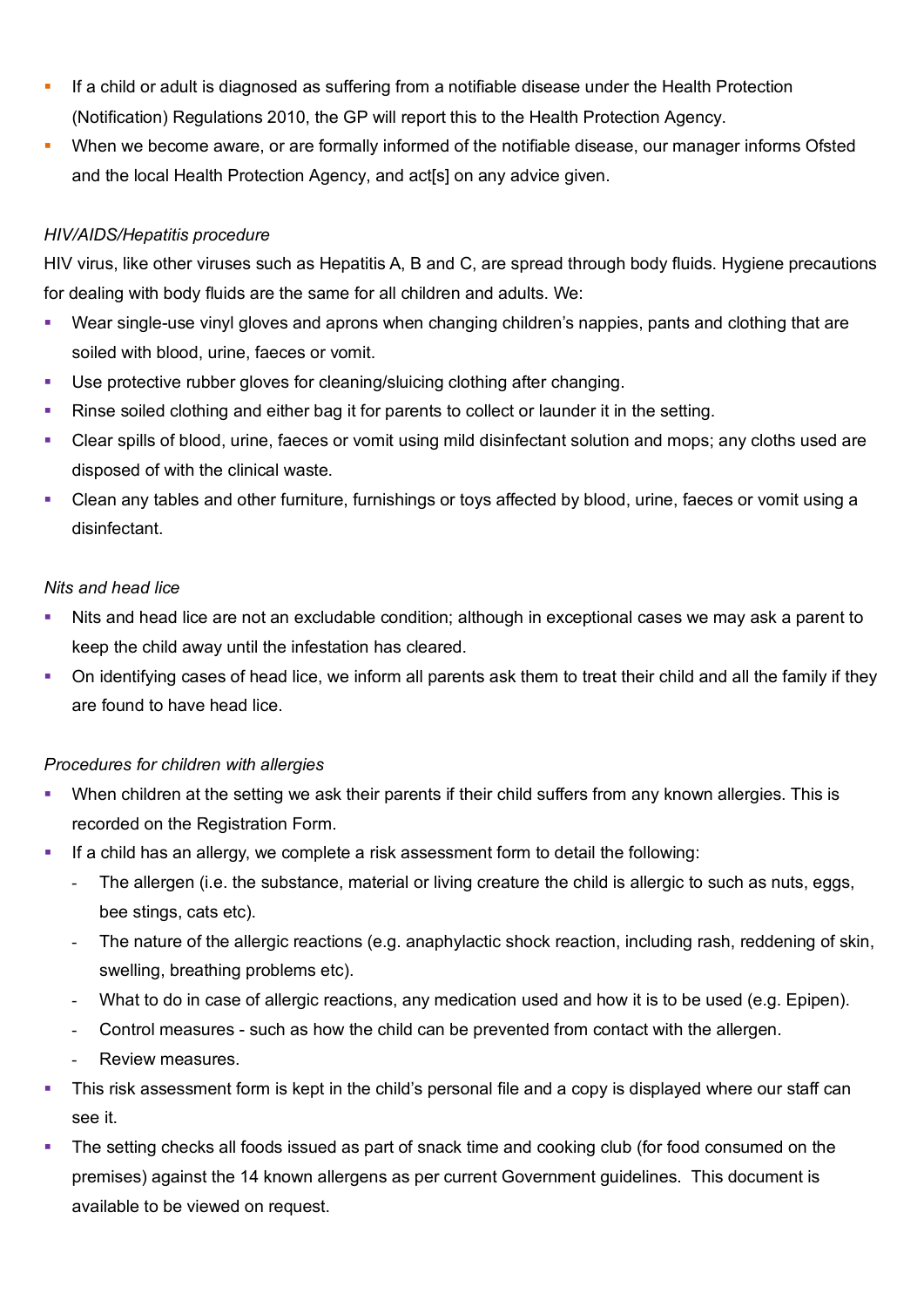## *Insurance requirements for children with allergies and disabilities*

- If necessary, our insurance will include children with any disability or allergy, but certain procedures must be strictly adhered to as set out below. For children suffering life threatening conditions, or requiring invasive treatments; written confirmation from our insurance provider must be obtained to extend the insurance.
- At all times we ensure that the administration of medication is compliant with the Safeguarding and Welfare Requirements of the Early Years Foundation Stage.
- Oral medication:
	- Asthma inhalers are now regarded as 'oral medication' by insurers and so documents do not need to be forwarded to our insurance provider. Oral medications must be prescribed by a GP or have manufacturer's instructions clearly written on them.
	- We must be provided with clear written instructions on how to administer such medication.
	- We adhere to all risk assessment procedures for the correct storage and administration of the medication.
	- We must have the parents or guardians prior written consent. This consent must be kept on file. It is not necessary to forward copy documents to our insurance provider.
- Life-saving medication and invasive treatments:

These include adrenaline injections (Epipens) for anaphylactic shock reactions (caused by allergies to nuts, eggs etc) or invasive treatments such as rectal administration of Diazepam (for epilepsy).

- **-** We must have:
	- a letter from the child's GP/consultant stating the child's condition and what medication if any is to be administered;
	- written consent from the parent or guardian allowing our staff to administer medication; and
	- proof of training in the administration of such medication by the child's GP, a district nurse, children's nurse specialist or a community paediatric nurse.
- **-** Copies of all three documents relating to these children must first be sent to the Early Years Alliance Insurance Department for appraisal. Written confirmation that the insurance has been extended will be issued by return.
- Key person for special needs children requiring assistance with tubes to help them with everyday living e.g. breathing apparatus, to take nourishment, colostomy bags etc.:
	- **-** Prior written consent must be obtained from the child's parent or guardian to give treatment and/or medication prescribed by the child's GP.
	- The key person must have the relevant medical training/experience, which may include receiving appropriate instructions from parents or guardians.
	- Copies of all letters relating to these children must first be sent to the Early Years Alliance Insurance Department for appraisal. Written confirmation that the insurance has been extended will be issued by return.